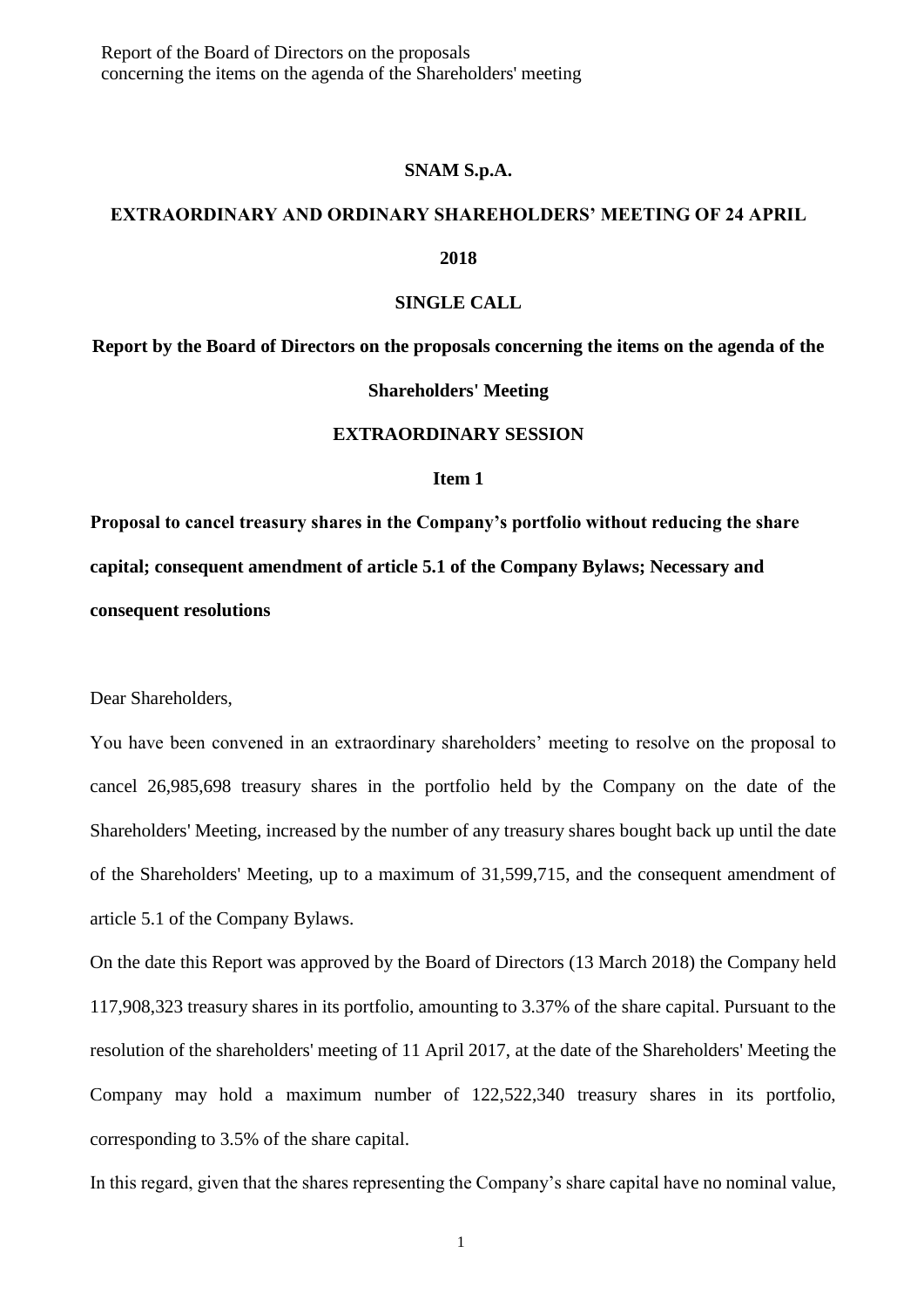# Report of the Board of Directors on the proposals concerning the items on the agenda of the Shareholders' meeting

it is proposed that, with respect to the cancellation of the treasury shares, Snam's share capital shall remain unchanged and amount to 2,735,670,475.56 euros, thereby reducing just the number of shares making up the share capital which will go from 3,500,638,294 shares to between 3,469,038,579 and 3,473,652,596 shares, with the consequent increase of the accounting par value of the remaining shares in circulation, which will go from 0.7815 euros to a value between 0.7875 euros and 0.7886 euros.

With reference to the reasons that make it appropriate to cancel the treasury shares in the portfolio, first and foremost it should be noted that the opportunity did not arise to use the treasury shares in the portfolio, nor can it be hypothesized in the short term, with the exception of the number of treasury shares available to serve the convertible Bond due to expire in March 2022 and those potentially allocated to incentive plans for the Company's management. The Board of Directors therefore considers it appropriate to go ahead and cancel the aforementioned number of treasury shares, according to the procedures outlined, in order to increase the value for shareholders.

The separate request for authorisation from the shareholders' meeting to purchase treasury shares, as per the specific item on the ordinary part of the agenda, further strengthens the policy to increase the value for shareholders, at the same time making these shares available for any additional uses indicated in the request itself and considered appropriate or necessary in the medium term.

From an accounting perspective, the cancellation of the treasury shares shall not have any economic effect nor shall it result in changes to the overall value of the net equity, despite altering its composition. In particular, the treasury shares to be cancelled without the reduction of the share capital shall result in the elimination of the relative "*Negative reserve for treasury shares held in the portfolio*", recorded pursuant to art. 2357-*ter*, subsection 3 of the Italian Civil Code, and the simultaneous reduction of the "*Reserves*" by an amount equal to the "*Negative reserve for treasury shares held in the portfolio*".

Approval of the proposed cancellation of treasury shares held in the portfolio shall be followed by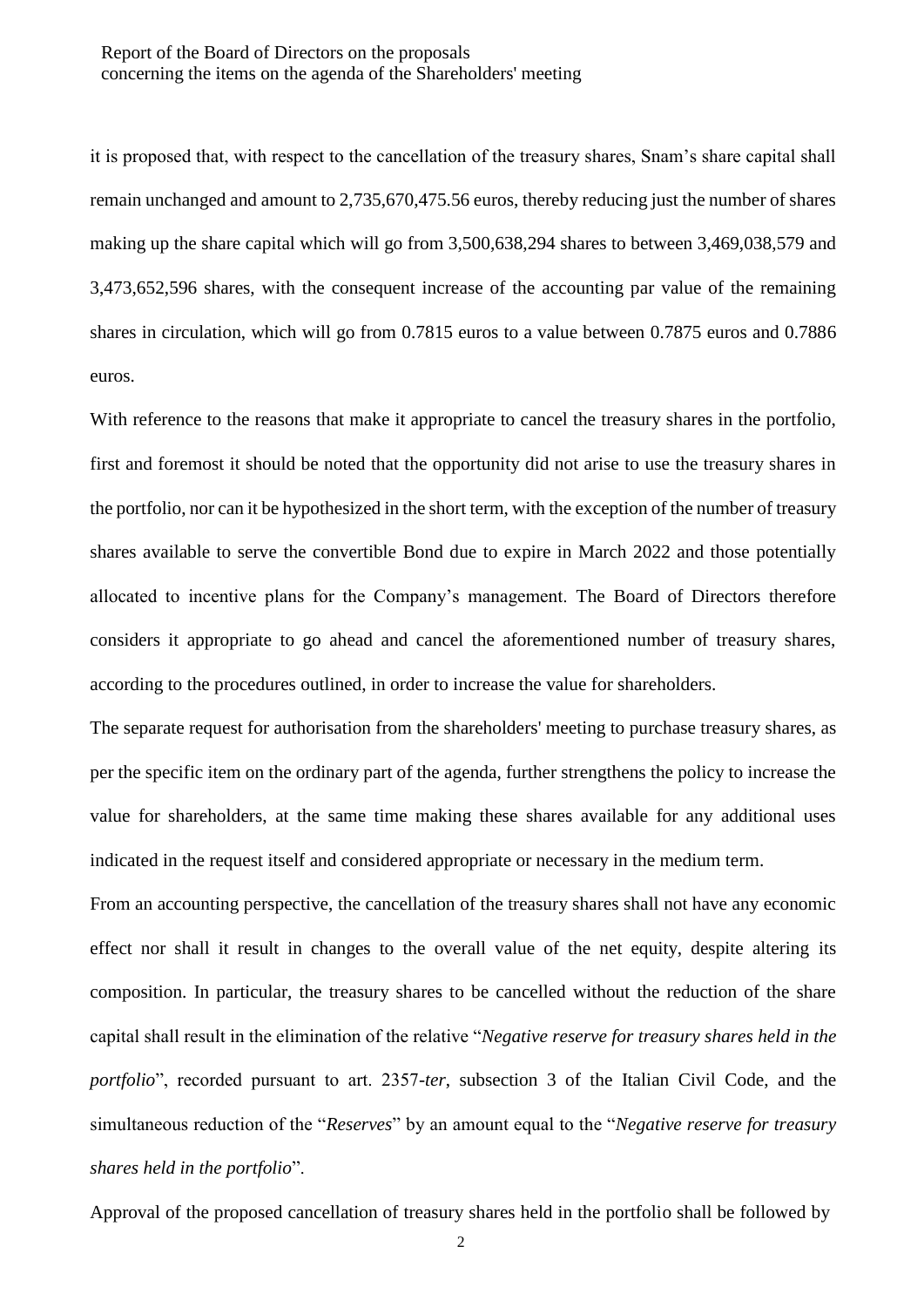Report of the Board of Directors on the proposals concerning the items on the agenda of the Shareholders' meeting

the amendment of article 5.1 of the company Bylaws as regards the part concerning the number of

shares that make up the share capital (with no change to the clause of the Bylaws contained in article

5.2 which is therefore omitted).

The current and proposed text of article 5.1 of the company Bylaws is provided below.

| <b>CURRENT TEXT</b>                                                                                                                                                                                                                                                                                                                                                               | <b>PROPOSED TEXT</b>                                                                                                                                                                                                                                                                                                                                                                                                       |
|-----------------------------------------------------------------------------------------------------------------------------------------------------------------------------------------------------------------------------------------------------------------------------------------------------------------------------------------------------------------------------------|----------------------------------------------------------------------------------------------------------------------------------------------------------------------------------------------------------------------------------------------------------------------------------------------------------------------------------------------------------------------------------------------------------------------------|
| ART. 5                                                                                                                                                                                                                                                                                                                                                                            | ART. 5                                                                                                                                                                                                                                                                                                                                                                                                                     |
| 5.1<br>capital<br>The<br>share<br>amounts<br>to<br>2,735,670,475.56 (two billion seven hundred<br>thirty-five million six hundred seventy<br>thousand four hundred seventy-five point fifty-<br>six) euros, divided into 3,500,638,294 (three<br>billion five hundred million six hundred thirty-<br>eight thousand two hundred and ninety four)<br>shares without nominal value. | 5.1 The share capital amounts to 2,735,670,475.56<br>(two billion seven hundred thirty-five million six<br>hundred seventy thousand four hundred seventy-<br>five point fifty-six) euros, divided into $\lceil \bullet \rceil^1$ shares<br>$(\lceil \cdot \rceil)$ 3,500,638,294 shares (three billion five<br>hundred million six hundred thirty-eight thousand<br>two hundred and ninety four) without nominal<br>value. |
| (unchanged the rest)                                                                                                                                                                                                                                                                                                                                                              | (unchanged the rest)                                                                                                                                                                                                                                                                                                                                                                                                       |

The Board recalls that the effectiveness of the proposed resolution is subject to its registration in the

Business Register pursuant to art. 2436, subsection 5 of the Italian Civil Code.

In the Board's view, the Bylaw amendment does not give the shareholders the right to withdraw

pursuant to art. 2437 of the Italian Civil Code.

**\*\*\***

Dear Shareholders,

You are invited to resolve to:

1) cancel a number of treasury shares between 26,985,698 and 31,599,715<sup>2</sup> without nominal value, with the amount of the share capital remaining the same and with the consequent legal effects as

**<sup>.</sup>** <sup>1</sup> During the shareholders' meeting, the resolution shall be updated with the final numerical indication between  $3,469,038,579$ and 3,473,652,596.

<sup>2</sup>During the shareholders' meeting, the resolution will be updated with a final numerical indication.